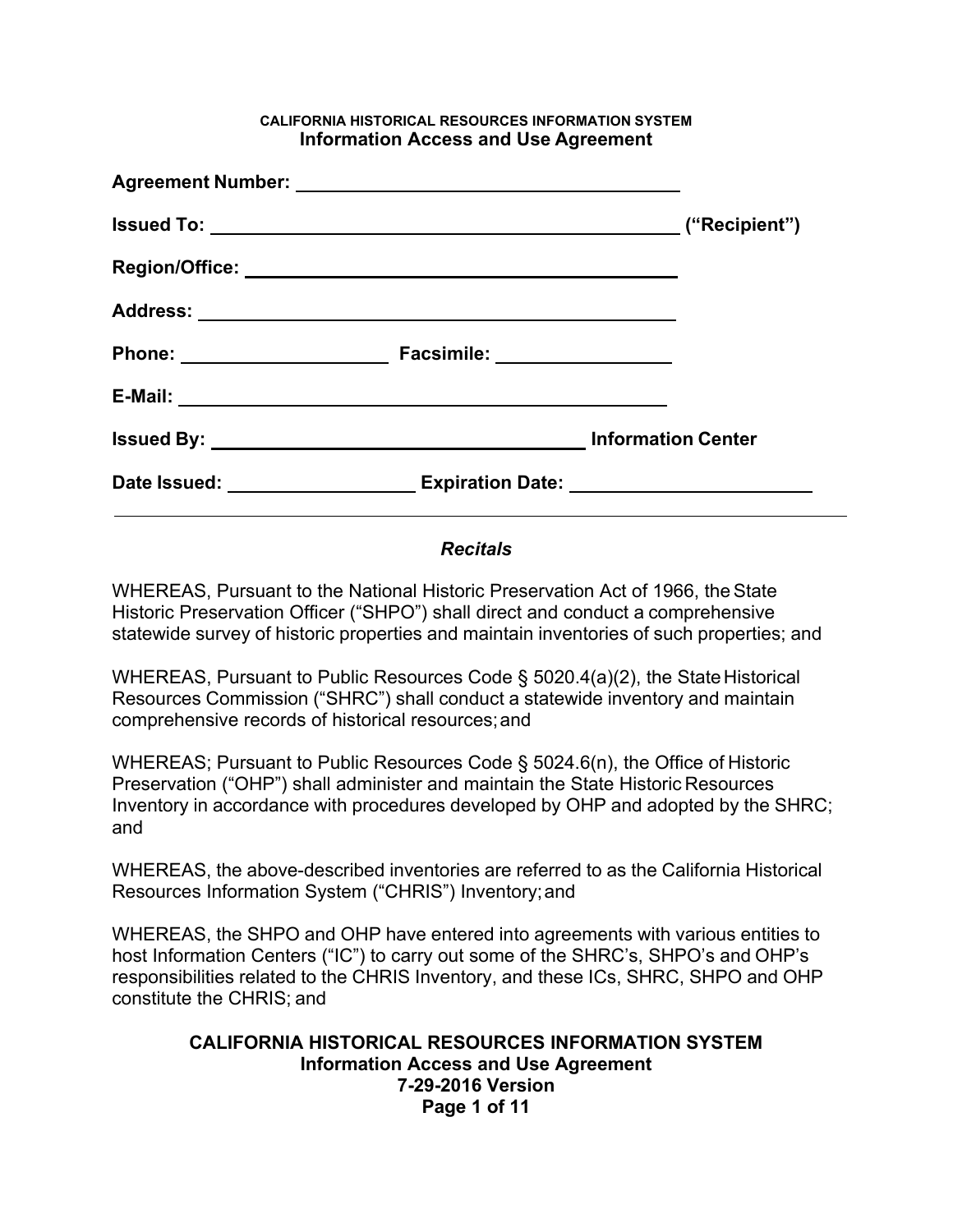WHEREAS, in fulfillment of their obligations to the SHRC, SHPO and OHP, the ICs gather, archive, and provide access to records, maps, and other documents and materials that constitute the CHRIS Inventory and provide guidance in the use and interpretation of the documents and materials of the CHRIS Inventory; and

WHEREAS, the CHRIS Inventory contains confidential information and pursuant to federal and state laws, including but not limited to the California Public Records Act, Government Code § 6250 et seq., and the Information Practices Act of 1977, Civil Code § 1798 et seq., the SHRC, the SHPO, OHP, and the ICs are required to protect from public disclosure such confidential information; and

WHEREAS, this Information Access and Use Agreement ("Agreement") governs access to, protection from public disclosure of confidential information contained within, and use of the documents and materials of the CHRIS Inventory by the Recipient; and

WHEREAS, this Agreement is issued by one IC, on behalf of the SHRC, SHPO and OHP, this Agreement applies to all ICs and all ICs are bound by this Agreement.

## *Covenants*

NOW THEREFORE, the Parties hereto agree as follows:

### **1. Definitions**

A. CHRIS Data: All information and material included in the CHRIS Inventory, and any non-generalized data created from this information and material by CHRIS personnel as part of conducting CHRIS business and operations. CHRIS Dataare either Non-Confidential or Confidential as defined below.

B. Non-Confidential CHRIS Data: All CHRIS Data that do not fall under an exemption to the California Public Records Act, or any other similar federal or state law, are not protected by the Information Practices Act, or by any other federal or state law regarding public disclosure of information. This includes non-archaeological data or archaeological data that are either general enough or of a nature that their disclosure will not put one or more archaeological sites or resources in danger of being located and/or damaged, should the information deliberately or inadvertently be made available to the public or to unauthorized individuals. It is within the sole discretion of the IC(s) possessing such data to classify Non-Confidential CHRIS Data in accordance with law and CHRIS policies

#### **CALIFORNIA HISTORICAL RESOURCES INFORMATION SYSTEM Information Access and Use Agreement 7-29-2016 Version Page 2 of 11**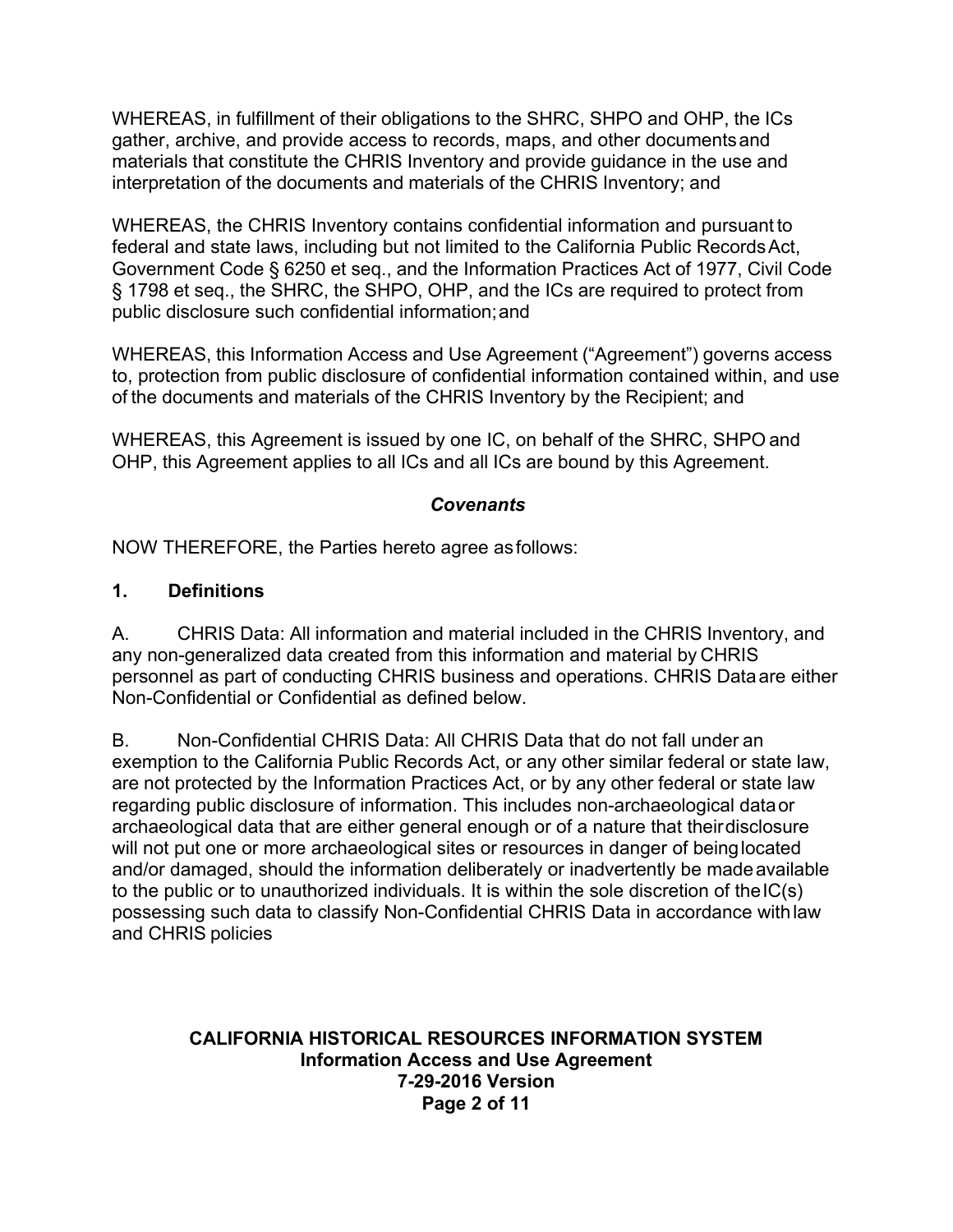C. Confidential CHRIS Data: All CHRIS Data that fall under an exemption to the California Public Records Act, or any other similar federal or state law, are protected by the Information Practices Act, or by any other federal or state law regarding public disclosure of information. This includes archaeological data that are either specific enough or of a nature that their disclosure will put one or more archaeological sites or resources in danger of being located and/or damaged, should the information deliberately or inadvertently be made available to the public or to unauthorized individuals. This also includes personal information as defined by the Information Practices Act. It is within the sole discretion of the IC(s) possessing such data to classify Confidential CHRIS Data in accordance with law and CHRIS policies.

## **2. Recipient**

The Recipient ("Recipient") is the individual or organization acquiring CHRIS Data for use pursuant to this Agreement.

## **3. Responsible Individual**

The Responsible Individual ("Responsible Individual") signing this Agreement on behalf of the Recipient shall be the primary point of contact for all matters concerning this Agreement. In the event the Responsible Individual is replaced, within 10 calendar days of such replacement, the Recipient shall notify in writing the IC issuing this Agreement of the name of the new Responsible Individual. The rights and responsibilities of a Responsible Individual shall include all those of an Authorized User.

## **4. Authorized Users**

A. The Responsible Individual shall designate one or more Authorized Users ("Authorized Users") that are authorized to act on behalf of the Recipient pursuant to the terms of this Agreement. An Authorized User must be, or work under the supervision of, a qualified individual pursuant to the requirements of the CHRIS Information Center Rules of Operation Manual 2013 ("ICROM"), Section III and Appendix II, or the appropriate section or sections of an updated version or replacement of that Manual. This designation shall be provided in writing to the IC issuing this Agreement via the CHRIS Authorized User Form (see www.ohp.parks.ca.gov) and shall be attached hereto and incorporated herein to this Agreement.

### **CALIFORNIA HISTORICAL RESOURCES INFORMATION SYSTEM Information Access and Use Agreement 7-29-2016 Version Page 3 of 11**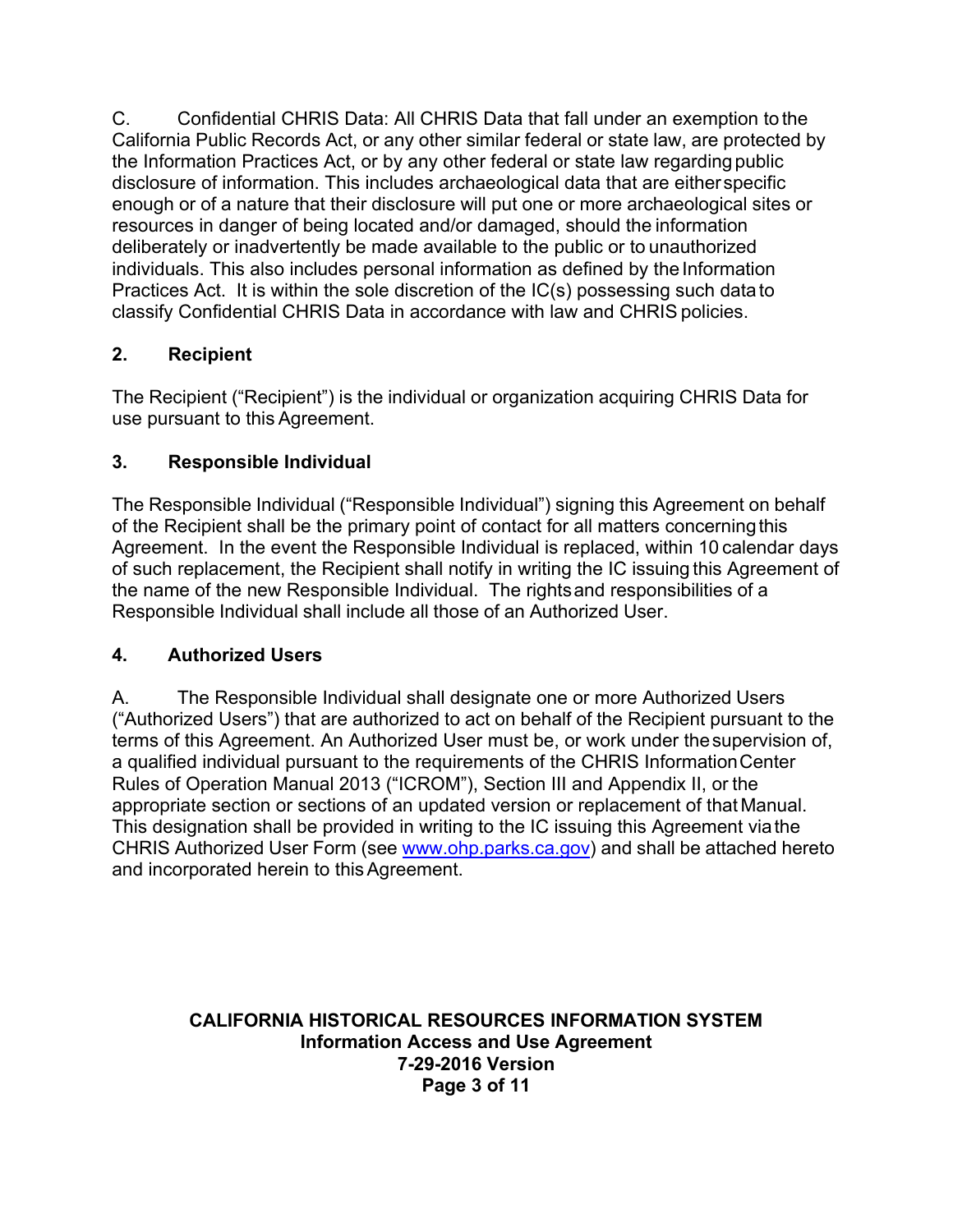B. If the Recipient is a government agency participating in a program through which access to CHRIS Information has been established through a fully-executed memorandum of understanding or other agreement, individuals granted access to CHRIS Information through that agreement shall be classified as Authorized Users without further action by the Recipient or Responsible Individual, so long as the memorandum of understanding or other agreement and this Agreement are ineffect.

C. If the Authorized User will be receiving Confidential CHRIS Data, the Authorized User shall have on file with the IC issuing this Agreement a Statement of Qualifications for Access to Confidential CHRIS Data (see www.ohp.parks.ca.gov) and a curriculum vitae.

## **5. Allowable Users**

A. All CHRIS Data acquired under this Agreement shall be provided exclusively for research use by the Recipient, Responsible Individual, or Authorized Users, with the following exceptions for Allowable Users:

i. Access by individuals employed by or under contract with the Recipient that are officially involved in an emergency response incident, where one or more government agencies are responding to a specific, identified emergency incident and said individuals require access to CHRIS Data to carry out their duties.

ii. Access by individuals who are not employed or under contract with the Recipient, but are emergency personnel assigned to plan for or provide resource protection or avoidance strategies in conjunction with agencies involved in an emergency response incident, where said individuals require access to CHRIS Data to carry out their duties.

iii. Access by individuals acting as either designated contacts or tribal representatives of California Native American tribes for purposes of notification and/or consultation pursuant to Public Resources Code § 21080.3.1.

iv. Access by individuals employed by or under contract with the Recipient whose duties include providing Information Technology support services.

v. Access by individuals employed by or under contract with the Recipient whose duties include providing database or Geographic Information System support services.

#### **CALIFORNIA HISTORICAL RESOURCES INFORMATION SYSTEM Information Access and Use Agreement 7-29-2016 Version Page 4 of 11**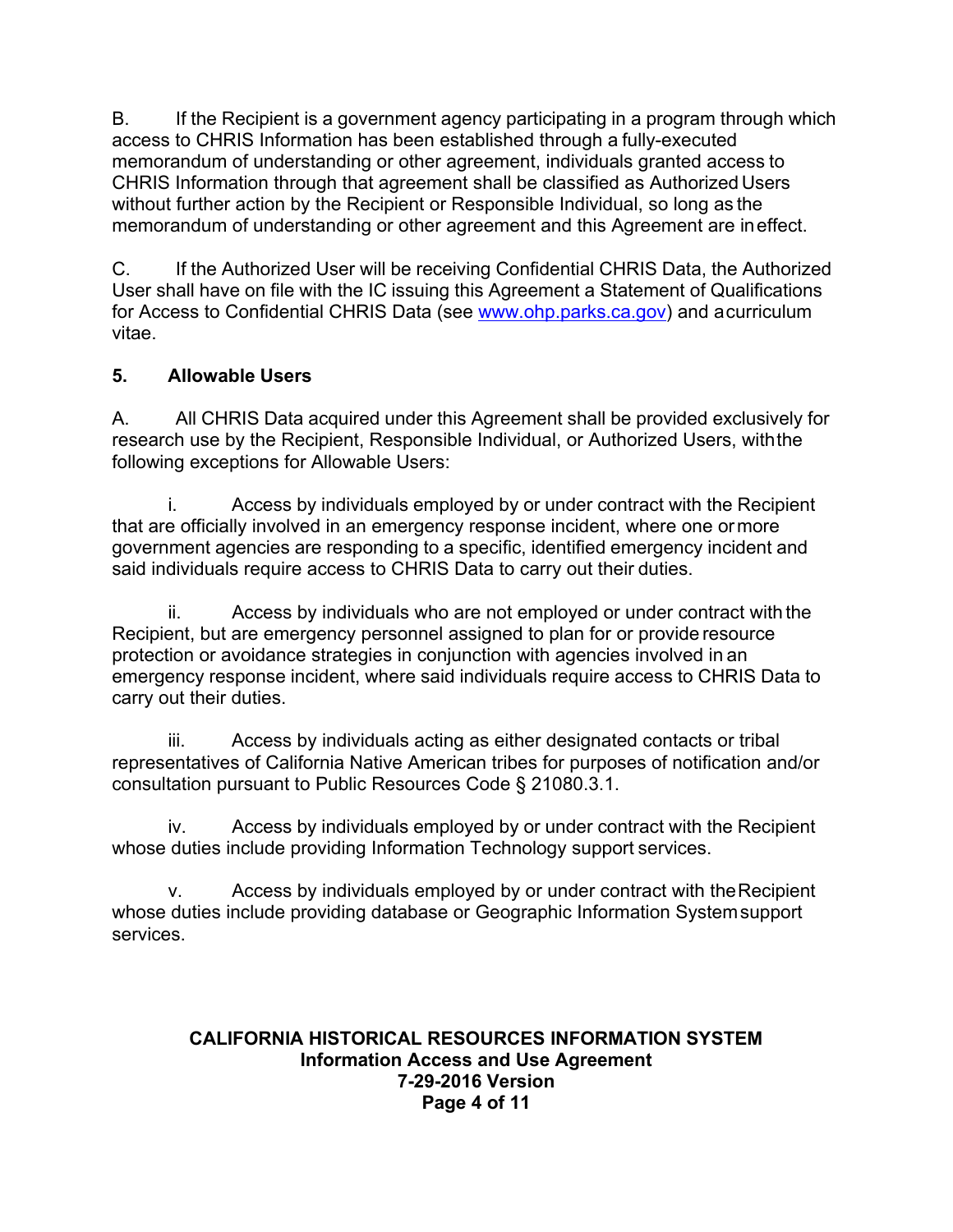B. Access to CHRIS Data under one of these exceptions shall be to the extent and duration necessary for those receiving access to carry out their duties as described in this section, and shall be under the supervision of the Recipient, Responsible Individual, or an Authorized User.

## **6. Terms of Use**

A. Subject to the terms of this Agreement, CHRIS Data acquired under this Agreement shall only be used for scholarly research, Native American tribal use, land use planning, cultural resource management, education, emergency management, and/or similar purposes.

B. Other than as allowed pursuant to this Agreement or required by law, CHRIS Data acquired pursuant to this Agreement shall not be sold, leased, marketed, loaned, transferred, published, or otherwise redistributed without written permission from the IC providing such CHRIS Data via a CHRIS Information Conditional Use Agreement.

C. All CHRIS Data acquired under this Agreement shall be used in full compliance with applicable federal, state, local, and other governmental laws and regulations related to historical resources information and properties.

D. All products based in part or entirely on the use of CHRIS Data acquired under this Agreement shall clearly identify the IC(s) that provided such data and the date of acquisition.

E. Unless otherwise prohibited by law, a copy of any written report or historical resource record based in part or entirely on the use of CHRIS Data acquired under this Agreement shall be submitted to the  $IC(s)$  that provided such data within sixty (60) calendar days following creation of said product. If digital data are provided under this agreement, any written report, historical resource record, and/or locational data submitted to one or more IC(s) in compliance with this section shall, if available, be submitted in digital format.

## **7. Request for CHRIS Data and Related Services**

Requests for CHRIS Data shall be made using a CHRIS Data Request form.

## **8. Payment for CHRIS Data and Related Services**

IC(s) shall charge for CHRIS Data and related services in accordance with Section VIII: Service Fee Schedule of the ICROM, as specified in a memorandum of agreement, or as separately approved by the SHRC. Failure of the Recipient to make payment per the

## **CALIFORNIA HISTORICAL RESOURCES INFORMATION SYSTEM Information Access and Use Agreement 7-29-2016 Version Page 5 of 11**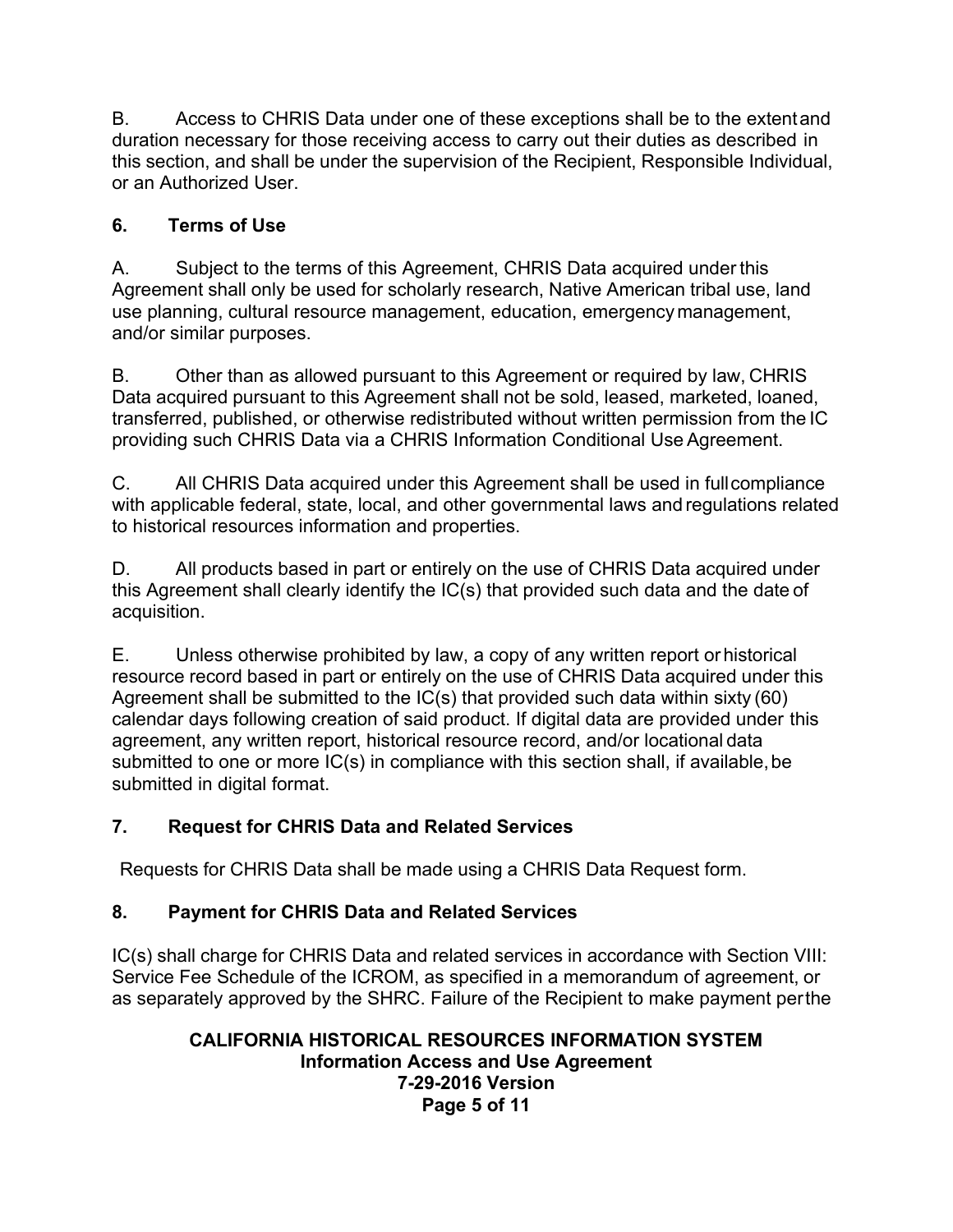applicable Fee Schedule, memorandum of agreement, and/or CHRIS Data Request is a material breach of this Agreement

## **9. CHRIS Data Accuracy, Completeness, and Updating**

A. CHRIS Data are provided as-is, and with the exception of error or omission corrections, will only be updated by an IC through a separate purchase or a subscription to CHRIS Data, if available. CHRIS Data are only as current as the date on which the data were provided.

B. The SHRC, the SHPO, OHP, and the ICs are under no obligation to inform the User of CHRIS Data about updates, alterations, or accuracy errors that are discovered once the data have been delivered to the Recipient.

C. If the Recipient reports in writing errors or omissions in the CHRIS Data to the IC(s) that provided such data, the IC(s) shall make a good faith effort to resolve the errors and omissions and provide corrected data to the Recipients. To ensure proper processing, error and omission reports shall be transferred to the relevant IC(s) pursuant to the terms of this Agreement. If error or omission documentation is inadequate to determine the nature of an error or omission, or to confirm its veracity,

the IC(s) may not be able to resolve the reported issue.

# **10. CHRIS Data Transmission and Storage Security**

All CHRIS Data obtained by Recipient, Responsible Individual, or Authorized User shall be maintained in a safe and secure manner so as to preclude unauthorized access. CHRIS Data in paper format shall be appropriately secured when not in use. CHRIS Data in digital format ("Digital CHRIS Data") shall be stored and managed as follows:

A. Physical access to the Digital CHRIS Data shall be controlled, and Digital CHRIS Data shall be stored on media and/or equipment in a locked, secure location. Temporary storage of Digital CHRIS Data on portable media or systems is acceptable provided such storage complies with this Agreement.

- B. Access to Digital CHRIS Data shall be limited by all of the following:
	- i. Strong user passwords; Users shall not share passwords.
	- ii. Data and/or File Encryption.
	- iii. Limited system access.

C. Security logging and auditing shall be enabled and periodically monitored for systems storing or accessing Digital CHRIS Data.

## **CALIFORNIA HISTORICAL RESOURCES INFORMATION SYSTEM Information Access and Use Agreement 7-29-2016 Version Page 6 of 11**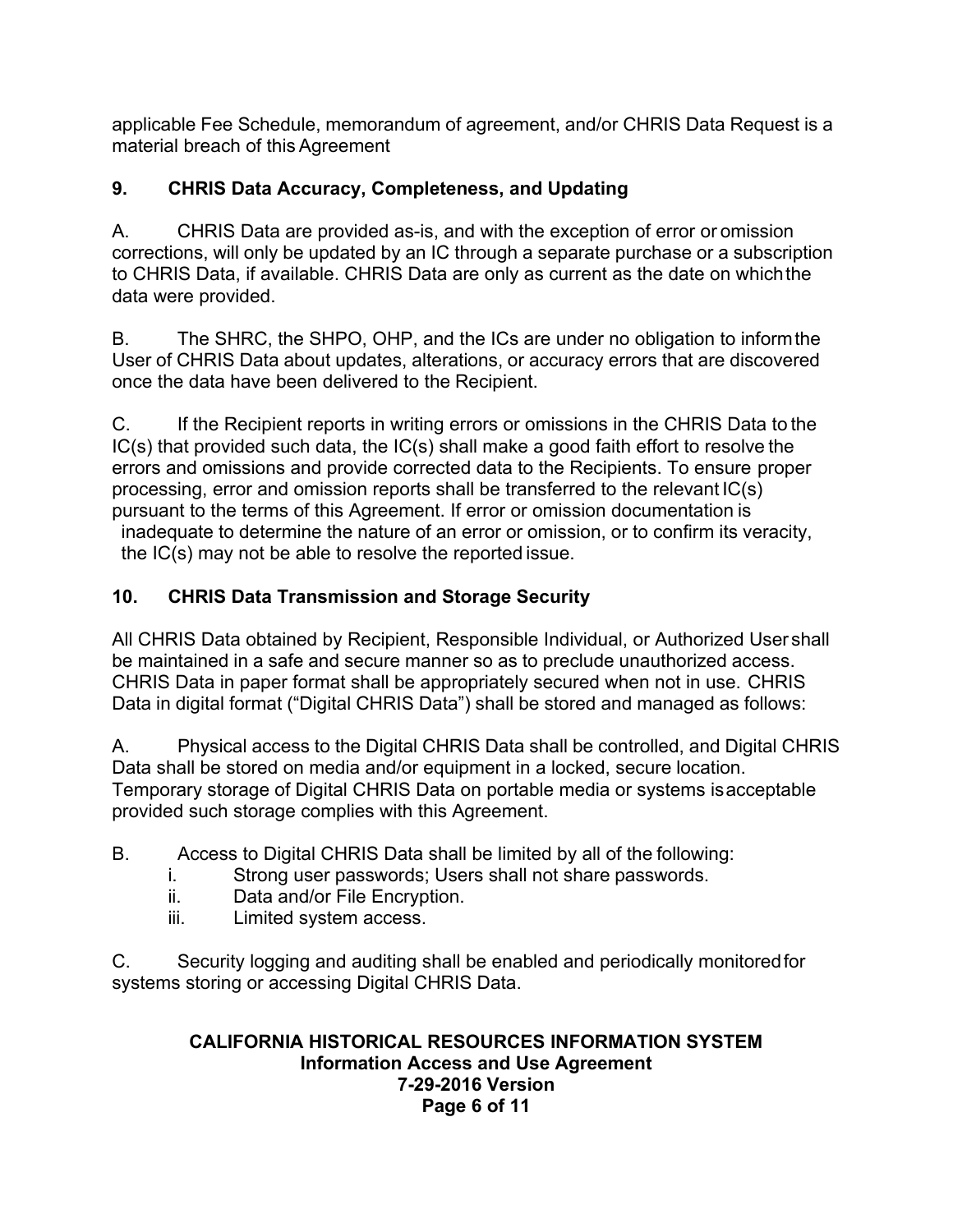- D. Systems storing Digital CHRIS Data shall have current:
	- i. Anti-virus and anti-spyware/malware.
	- ii. An appropriately configured firewall.
	- iii. Host-based intrusion detection software active at all times.

If CHRIS Data are not being stored or managed in compliance with this Agreement, and/or are being stored or managed in a way that is allowing unauthorized access to CHRIS Data, the Recipient shall either remove all CHRIS Data from the device(s), equipment, or circumstances that are non-compliant, or modify the situation so that the CHRIS Data are being stored or managed in a compliant manner.

The terms of this section shall survive the termination of this Agreement.

## **11. Ownership of CHRIS Data**

The Parties to this Agreement acknowledge and accept that ownership rights to CHRIS Data may be held variously by Native American Tribes, federal, state, or local governments, organizations, firms, individuals, and other entities, or may be held by no entity and reside in the public domain, and that payment of fees by Recipient, or provision of CHRIS Data to the Recipient, does not in any way constitute or imply purchase or sale of CHRIS Data or any rights or title pertaining thereto.

## **12. Notifications**

Recipient shall notify any and all pertinent IC(s) immediately upon the occurrence of any violation, whether intentional or unintentional, by the Recipient, Responsible Individual, Authorized User, or Allowable User of any term of this Agreement, including, but not limited to, the unauthorized release, distribution, and/or use of CHRIS Data.

## **13. Term of Agreement**

This Agreement shall be effective upon signature by authorized representatives of the Parties hereto, and, unless terminated sooner, shall remain in full force and effect until

. Within 10 calendar days of execution of this Agreement, the IC issuing this Agreement shall provide a copy of it to all other ICs.

## **14. Termination of Agreement**

A. The Recipient may terminate this Agreement for any reason upon receipt of 10 calendar days' written notice to the IC issuing this Agreement.

### **CALIFORNIA HISTORICAL RESOURCES INFORMATION SYSTEM Information Access and Use Agreement 7-29-2016 Version Page 7 of 11**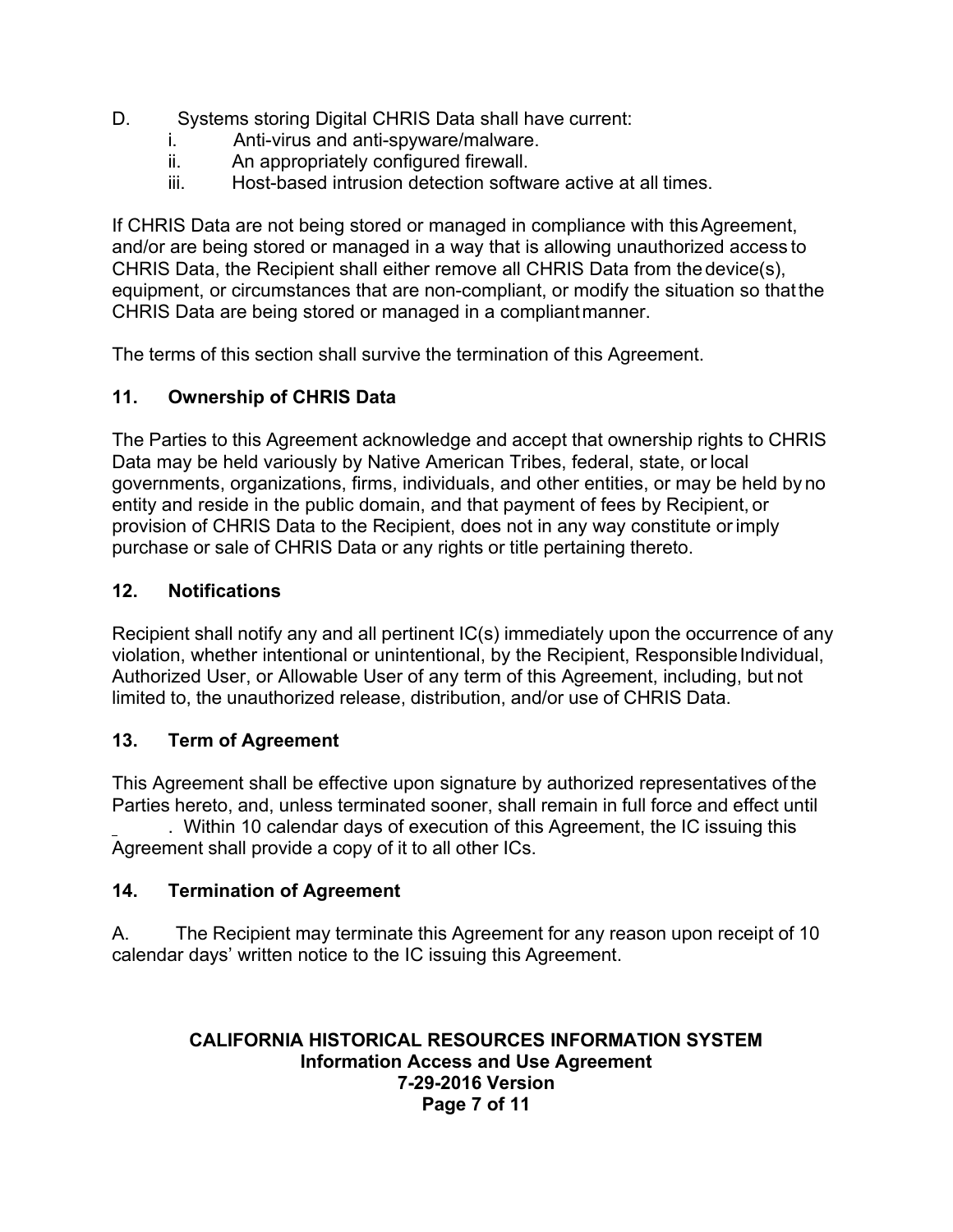B. If the Recipient has failed to comply with any of the terms of this Agreement, the relevant IC, or the SHPO, after providing the Recipient receipt of 10 calendar days' written notice specifying the defaults to be remedied, and if such defaults are not remedied in the time specified, may terminate this Agreement for cause.

C. Upon termination of this Agreement, the Recipient shall immediately cease using CHRIS Data, certify in writing to the IC issuing this Agreement that CHRIS Data shall not be further used in any way, and pay any outstanding balances due the IC(s).

D. Upon termination of this Agreement, the Recipient shall be denied access to any new CHRIS Data not currently in the Recipient's possession, and all processing of any CHRIS Data Requests submitted by the recipient shall cease immediately at all ICs.

E. Upon termination of this Agreement, within 10 calendar days the IC issuing this Agreement shall notify all other ICs of same.

## **15. Dispute Resolution**

If the Recipient wishes to appeal a decision regarding this Agreement, the appeal shall be submitted in writing to the relevant IC Coordinator and include a statement of the basis of the appeal with supporting documentation as appropriate. The IC Coordinator shall respond in writing to the appeal within 15 calendar days of receipt of the appeal. If the IC Coordinator's decision does not satisfy the Recipient, the Recipient may, within 15 calendar days of receipt of the IC Coordinator's decision, appeal the decision to the SHPO. This appeal shall be submitted in writing with supporting documentation as appropriate. The SHPO shall consult with the relevant IC Coordinator and respond in writing to the appeal within 30 calendar days of its receipt. The decision of the SHPO shall be final.

## **16. Liability**

Recipient agrees that the SHRC, the SHPO, OHP, and the IC(s) shall not be liable under any circumstances for lost revenue or other consequential damage arising out of or related to the use of the CHRIS Data, if the CHRIS Data does not enable the Recipient to achieve the objectives for which the CHRIS Data was acquired, or if the CHRIS Data are lost, corrupted, or otherwise damaged following the Recipient's receipt of the CHRIS Data.

## **17. Indemnification**

Recipient agrees to indemnify, defend, and save harmless the State of California, the SHRC, the SHPO, OHP, the ICs, and each of their officers, agents, and employees from

#### **CALIFORNIA HISTORICAL RESOURCES INFORMATION SYSTEM Information Access and Use Agreement 7-29-2016 Version Page 8 of 11**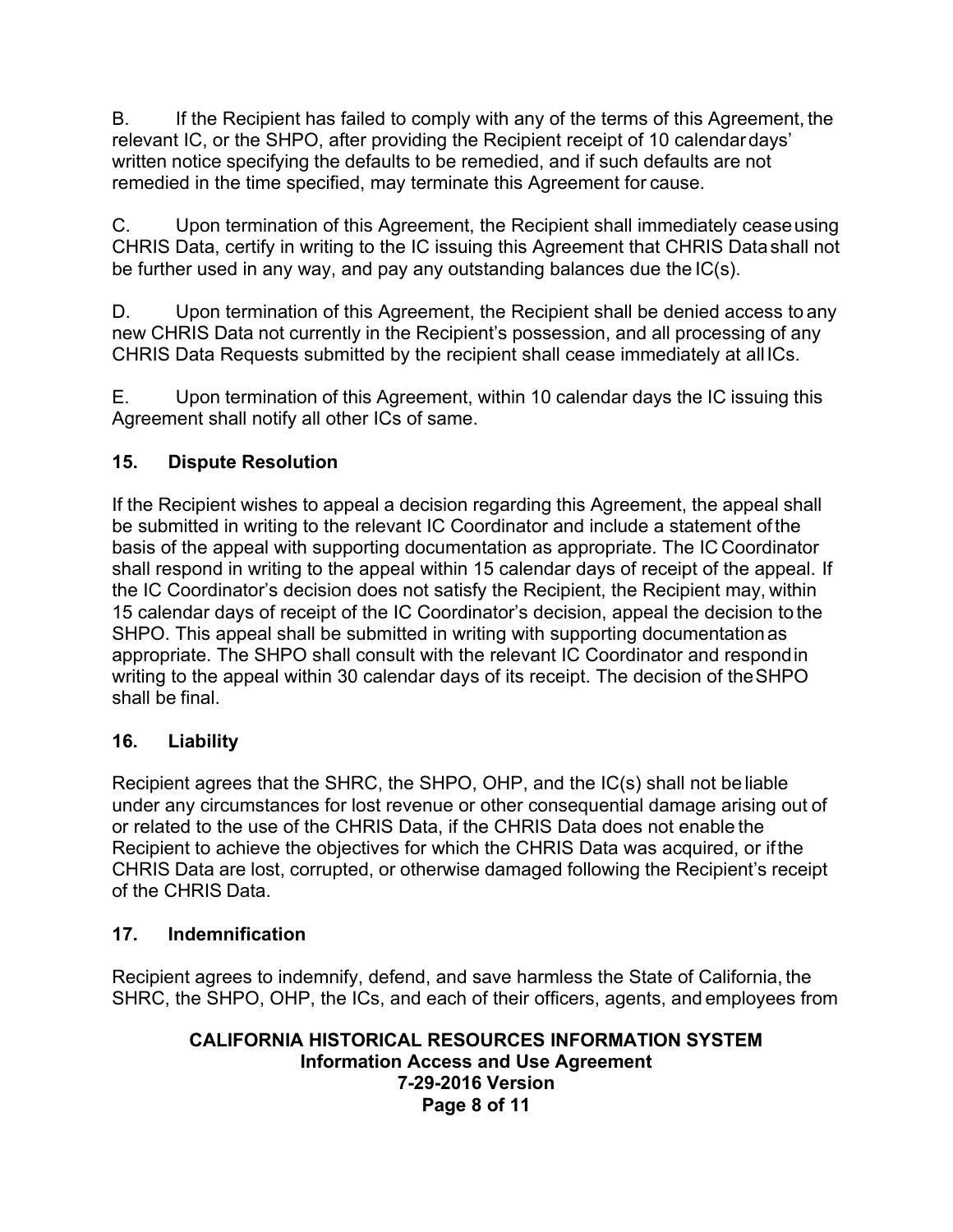any and all claims and losses accruing or resulting to any and all persons or entities who may be injured or damaged by the Recipient, Responsible Individual, Authorized Users, or Allowable Users in the performance of this Agreement.

## **18. Compliance with Laws**

Recipient, Responsible Individual, Authorized Users, and Allowable Users shall comply with all applicable Federal, State, and local laws, regulations, and ordinances.

### **19. Amendment**

A. This Agreement, including but not limited to the Term of Agreement, may only be amended by written agreement signed by the Recipient and the IC issuing this Agreement. Within 10 calendar days of execution of an amendment, the IC issuing the Amendment shall provide a copy of the amendment to all other ICs.

B. This Agreement, other than the Term of Agreement and the named Responsible Individual, may not be amended without written approval of the SHPO.

### **20. Assignment**

This Agreement is not assignable by either Party, in whole or in part, without prior written consent of the other Party, which shall not be withheld unreasonably. Any such transfer or assignment made in violation of this section shall be void.

#### **21. Force Majeure**

Neither Party shall be responsible for delays or failures to comply with the terms of this Agreement resulting from events or other factors beyond their control, including, but not limited to, fire, flood, earthquake, natural disaster, nuclear accident, act of war or terrorism, labor strike or lockout, riot, freight embargo, or governmental statutes or regulations superimposed after the fact.

#### **22. Jurisdiction**

This Agreement shall be governed by the laws of the State of California.

#### **CALIFORNIA HISTORICAL RESOURCES INFORMATION SYSTEM Information Access and Use Agreement 7-29-2016 Version Page 9 of 11**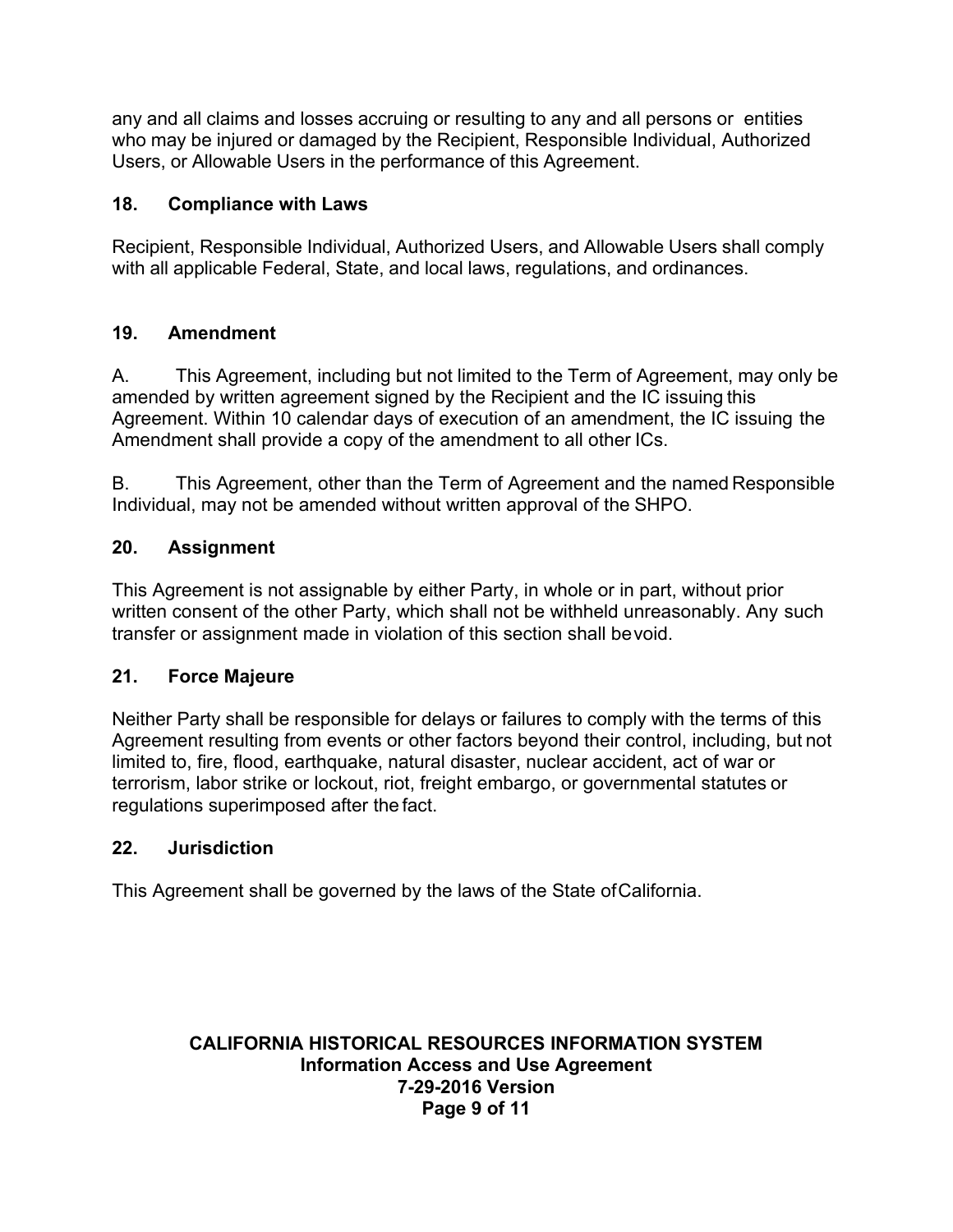#### **23. Severability**

If any term, covenant, condition, or provision of this Agreement is held by a court of competent jurisdiction to be invalid, void, or unenforceable, it shall be severable from this Agreement and the remaining terms, covenants, conditions, and/or provisions shall remain in full force and effect and shall in no way be affected, impaired, or invalidated thereby.

> **CALIFORNIA HISTORICAL RESOURCES INFORMATION SYSTEM Information Access and Use Agreement 7-29-2016 Version Page 10 of 11**